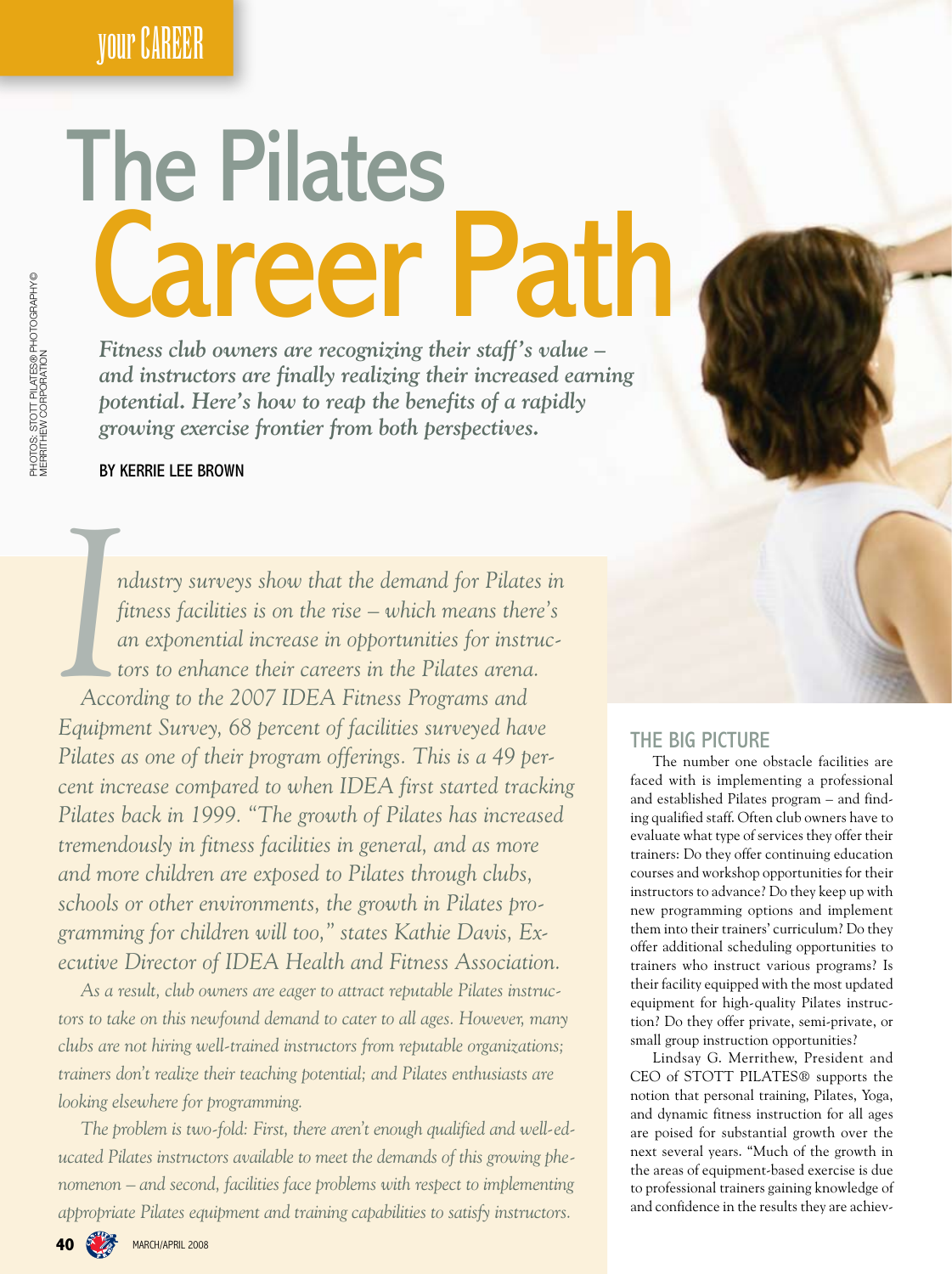*Supporting your instructors' educational needs ensures they will continue to grow and hone their talents.*

ing with their clients. Hence, facility owners are seeing the benefits of implementing top equipment and hiring the best trained instructors and programming directors," he explains. "Top-quality equipment and programming equals increased membership retention."

*Supplementing trainers' income* should be top-of-mind for facility operators who want to retain high-caliber instructors. For the most part, instructors want to enhance their clients' experience to help them reach their fitness goals any way they can – so expanding one's instruction skill set is very desirable and owners must take part in helping their staff reach their economic goals.

"Clubs that offer extensive programming options [and quality equipment] for members are more likely to retain clients and attract new members due to the increased interest and mystique that Pilates holds with the general public," explains Tracey Harvey, National Sales Director, Full Solutions, STOTT PILATES®.

### THE KEY FOR INSTRUCTORS

Today, more and more personal trainers and group exercise instructors have the opportunity to expand their fitness career path by advancing their career in the Pilates field. Not only can instructors broaden their horizons in a new discipline that is literally taking the fitness market by storm, but they can retain more clients, keep their interest in "personal training" or "one-on-one" instruction, and make more money in a fitness method that is growing in popularity every day. The key to this success is access to quality education and promotion within the facility that these services exist.

"Pilates is one of the fastest-growing forms of exercise that people of all ages, fitness abilities, and levels are turning to for mind-body exercise, says Moira Merrithew, Executive Director of Education at STOTT PILATES. "Ambitious instructors, who obtain professional instruction and expand their knowledge base to include special populations covering the de-conditioned exerciser to the very fit, become very marketable."

If facilities support their instructors' needs to learn more, then their instructors will stick around. Hence, instructors can cross-promote their training abilities and implement new and exciting fitness skills into their repertoire. Instructors have the opportunity to increase their client base with their newfound education – and a result, will be able to offer core strength, functional fitness, muscle conditioning, and mind-body exercise to enhance the lives of others.

*Pilates is the perfect method of exercise* to produce longer, leaner muscles, improve postural problems, increase core strength, balance strength and flexibility, heighten body awareness, and prevent injury. Group exercise instructors are also amazed at the increase in working hours they can actually put in consecutively by teaching Pilates. You can teach three to five hours of one-on-one Pilates sessions in a row. The transition from group exercise to Pilates can be quite natural considering all of the continual verbal cues in this